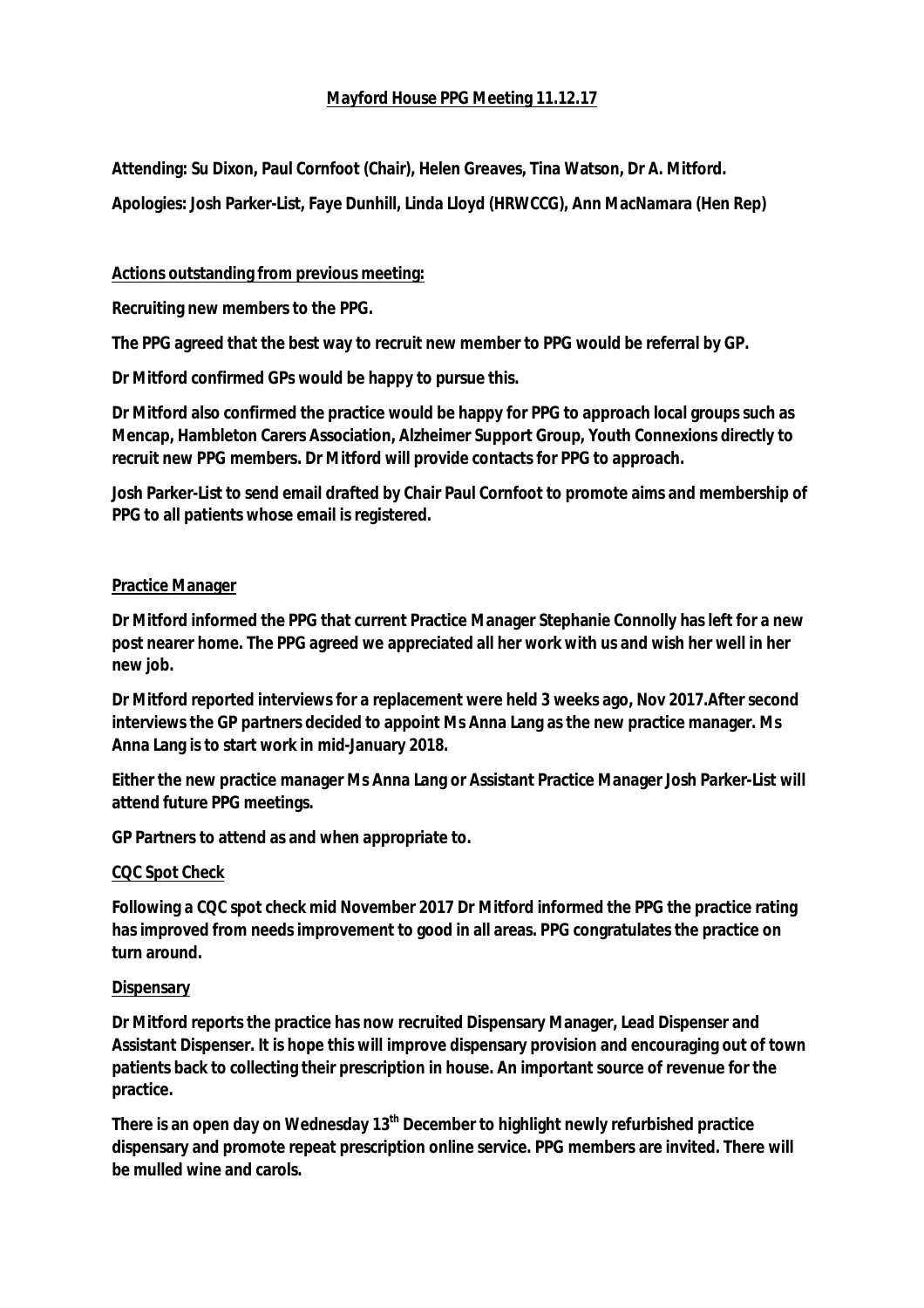**The practice also hopes to take the opportunity to collect more patients email addresses on the day.**

# **Redrafting Mayford Practice Patient Survey**

**PPG Su Dixon highlighted the need to redraft questionnaire as previous one no longer fit for purpose. Too vague. Dr Mitford seconded this.**

**PPG Su Dixon stated the questionnaire need a tighter focus. No point asking for patient's opinions if there's no intent on changing provision.**

**PPG members agreed after usual age, gender, ethnicity questions should be focused on how do current services on offer suit patients. Were patients aware of what's on offer? Services such as Multi Conditions Nurse, Advanced Nurse Practitioner, private waiting room on request.**

**PPG felt it would help when drafting questions to know GP Partners of their long term plans.**

**Dr Mitford would look into this and report back to PPG.**

**Also Su Dixon suggested we promote PPG aims and membership prior to release questionnaire so patients are aware of who and why we asking. PPG agreed to promote by any available means.ie repeat prescription slips.**

**PPG hope to meet additional early Jan to review draft questionnaire. Su Dixon to draft questionnaire.**

**Su Dixon to look into using Survey Monkey. Tina Watson suggested Mail Chimp too.**

**PPG hoped to have questionnaire ready mid-January 2018.**

## **Virtual PPG**

**Chair Paul Cornfoot proposed postpone exploring virtual PPG until the physical PPG is on firmer footing. PPG members agreed.**

## **PPG Terms of Reference.**

**PPG agreed Terms of reference drawn up by Chairman Paul Cornfoot.**

## **Request from Mowbray House PPG.**

**Mowbray House PPG asked if our PPG would support their campaign to prevent the further loss of services from our local hospital the Friarage. PPG agreed to support Mowbray request.**

## **Previous Meeting 2/10/17 Minutes**

**PPG agreed the previous meeting minutes.**